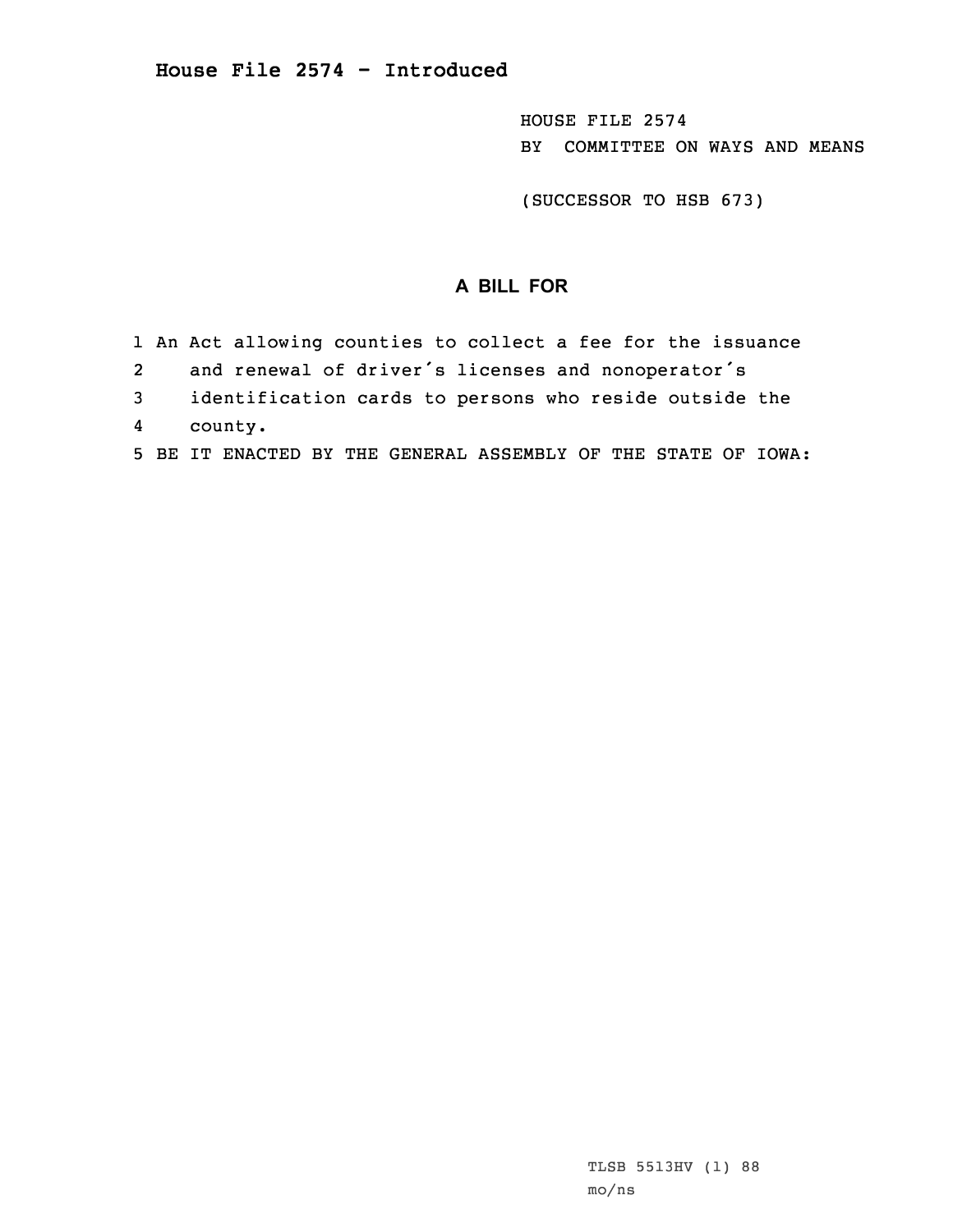1 Section 1. Section 321M.9, subsection 1, Code 2020, is 2 amended to read as follows:

3 1. *Fees to counties.*

4 *a.* Notwithstanding any other provision in the Code to the contrary, the county treasurer of <sup>a</sup> county authorized to issue driver's licenses under this [chapter](https://www.legis.iowa.gov/docs/code/2020/321M.pdf) shall retain for deposit in the county general fund seven dollars of fees received for each issuance or renewal of driver's licenses and nonoperator's identification cards, but shall not retain any moneys for the issuance of any persons with disabilities identification devices. The five dollar processing fee charged by <sup>a</sup> county treasurer for collection of <sup>a</sup> civil penalty under section 321.218A, [321A.32A](https://www.legis.iowa.gov/docs/code/2020/321A.32A.pdf), or [321J.17](https://www.legis.iowa.gov/docs/code/2020/321J.17.pdf) shall be retained for deposit in the county general fund. The county treasurer shall remit the balance of fees and all civil penalties to the department. *b.* <sup>A</sup> county authorized to issue driver's licenses under this chapter may charge, in addition to any other fee imposed by law, <sup>a</sup> convenience fee for the issuance or renewal of <sup>a</sup> driver's license or nonoperator's identification card to <sup>a</sup> person who is not <sup>a</sup> resident of the county. The convenience fee shall not exceed ten dollars. The county treasurer shall retain for deposit in the county general fund the amount of the convenience fee collected.

24

EXPLANATION

25 **The inclusion of this explanation does not constitute agreement with** <sup>26</sup> **the explanation's substance by the members of the general assembly.**

 Current law authorizes certain counties to issue driver's licenses and nonoperator's identification cards if the county meets standards set by the department of transportation. <sup>A</sup> county retains for deposit in the county general fund \$7 of fees received for each issuance or renewal of driver's licenses and nonoperator's identification cards. This bill allows <sup>a</sup> county authorized to issue driver's licenses to charge <sup>a</sup> convenience fee, not to exceed \$10, for the issuance or renewal of <sup>a</sup> driver's license or nonoperator's identification card

-1-

LSB 5513HV (1) 88  $mo/ns$  1/2